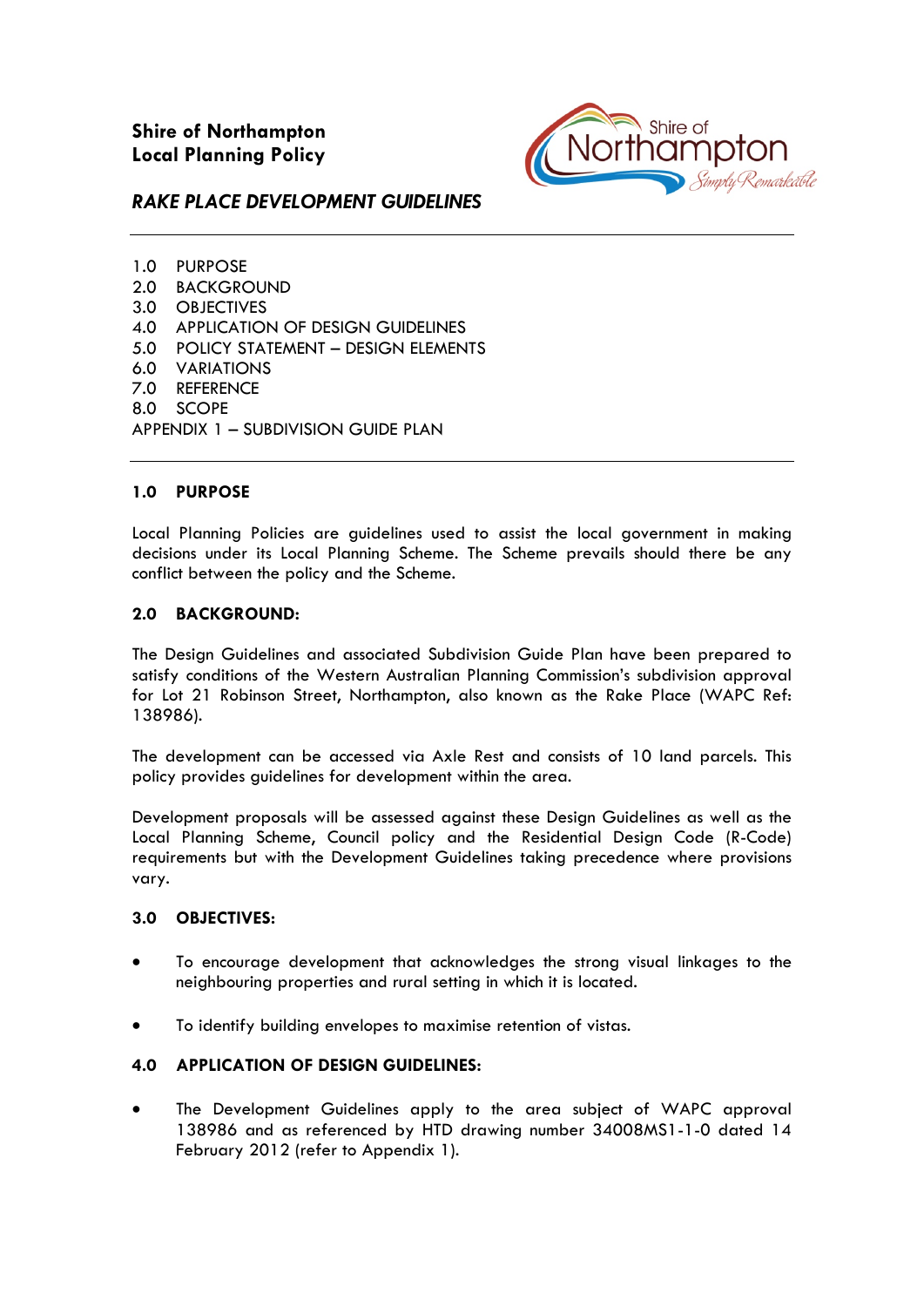• The Guidelines are to be read in conjunction with the Residential Design Codes, Shire of Northampton Policies and relevant Scheme provisions applicable to the site.

# **5.0 POLICY STATEMENT – DESIGN ELEMENTS:**

The provisions of the Development Guidelines are set out in each of the following Design Elements.

### 5.1 Building Setbacks and Orientation

• All setbacks shall be in accordance with the requirements of the Residential Design Codes Table 1 for the R10/R30 density code, except where specifically identified on the Subdivision Guide Plan attached.

### 5.2 Architectural Form and Building Appearance

- The roof height shall be no greater than 9 metres as measured from natural ground level.
- Fill level no greater than 500mm as measured from natural ground level.
- Roof pitch shall be between 18 and 25 degrees. A shallower pitch may be acceptable for verandas and canopies.
- All roofing should incorporate eaves with a minimum width of 540mm.
- Visual intrusions on roofs are not permitted where visible from public roads (e.g. satellite dishes, aerials, air-conditioner units and other appurtenances).
- Satellite dishes greater than 1m diameter, to be located on the ground, and not visible from public areas.
- The use of zincalume cladding (roof or walls) in dwelling construction is not permitted.

# 5.3 Outbuildings

- All outbuildings and sheds shall be similar in appearance to the main dwelling, in regards to colour and roof pitch.
- The use of zincalume cladding (walls or roof) in outbuilding construction is not permitted.
- All outbuildings shall be no greater than  $120m^2$  in area or  $20%$  in aggregate of the site area, whichever is the lesser, with a maximum wall height of 3.0m and a total maximum height of 4.5m as measured from natural ground level.

### 5.4 Landscape & Fencing

• Owners of lots will ensure that the landscaping shall consist of native species endemic to the locality and selected from list of acceptable plants and water wise landscaping alternatives provided by the Shire of Northampton.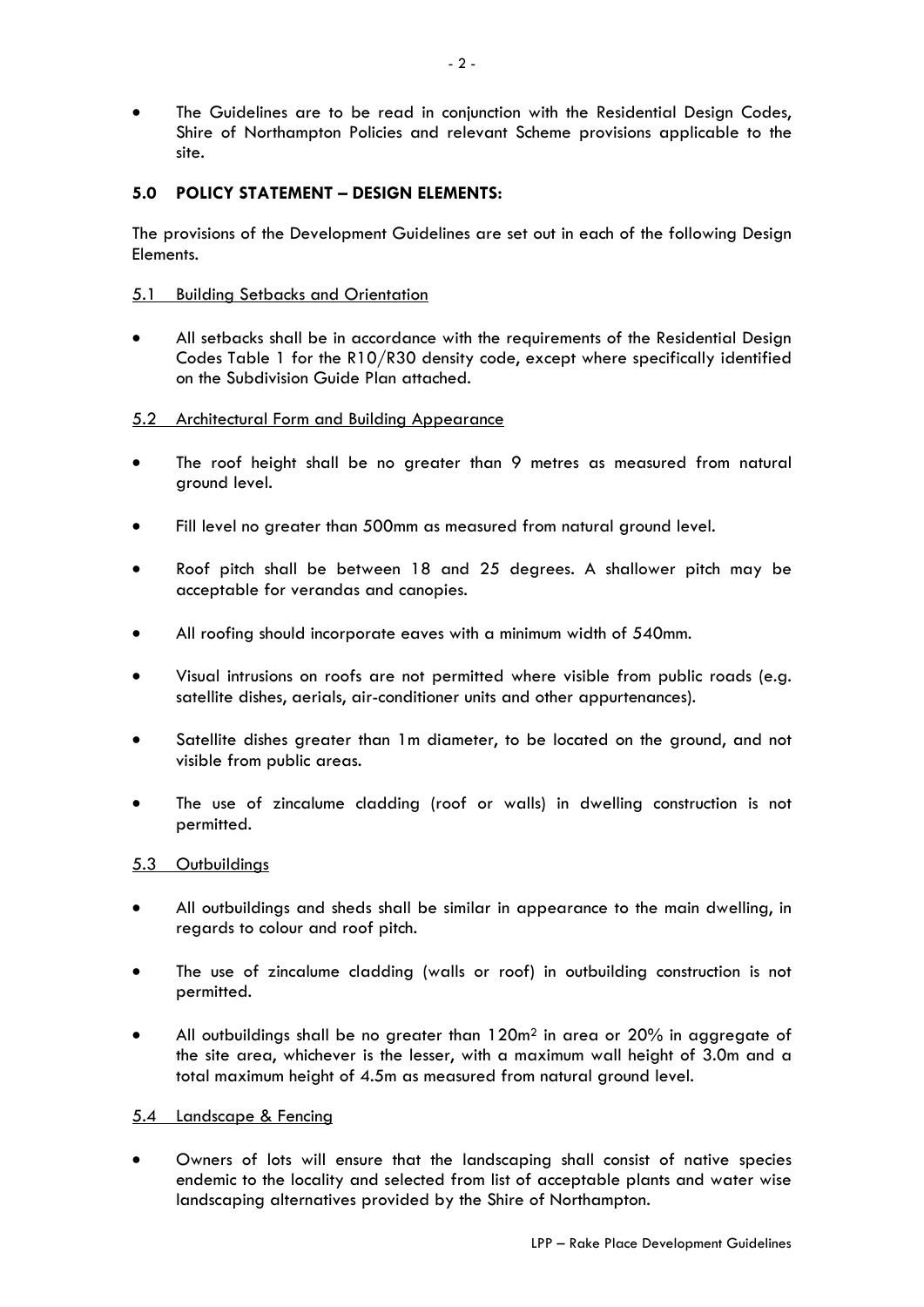- Fencing forward of the front building line is to be open in style (visually permeable) and constructed to a height of no more than 1.2 metres.
- Coated metal sheeting (Colorbond) fencing is permissible behind the front building line.

### 5.5 Outside Storage

• Under no circumstances will storage of any goods, materials or the like be permitted on driveways, car parking areas, landscaped area or public space.

#### 5.6 Services & Effluent Disposal

- All service fittings, fixtures and rubbish bin storage are to be screened from public view.
- All piped and wired services, air conditioners, clothes drying area and hot water storage area to be concealed from public areas.
- Solar panels and solar water systems may be visible only where they are located in the same plane as the roof and there is no alternative location that will offer a similar level of solar efficiency.
- The provision of a reticulated sewerage service is not available. All future dwellings are required to be connected to an on-site effluent disposal system.

### **6.0 VARIATIONS:**

Variations to the Design Guidelines can be approved by the Shire of Northampton following consultation with adjoining landowners.

### **7.0 REFERENCE:**

The Shire of Northampton Local Planning Scheme and the *Planning & Development Act 2005*.

#### **8.0 SCOPE:**

A Local Planning Policy is not part of the Scheme and does not bind the local government in respect of any application for planning approval but the local government is to have due regard to the provisions of the Policy and the objectives which the Policy is designed to achieve before making its determination.

#### **Council Adoption:**

**Advertising & Adoption: 19 December 2012**